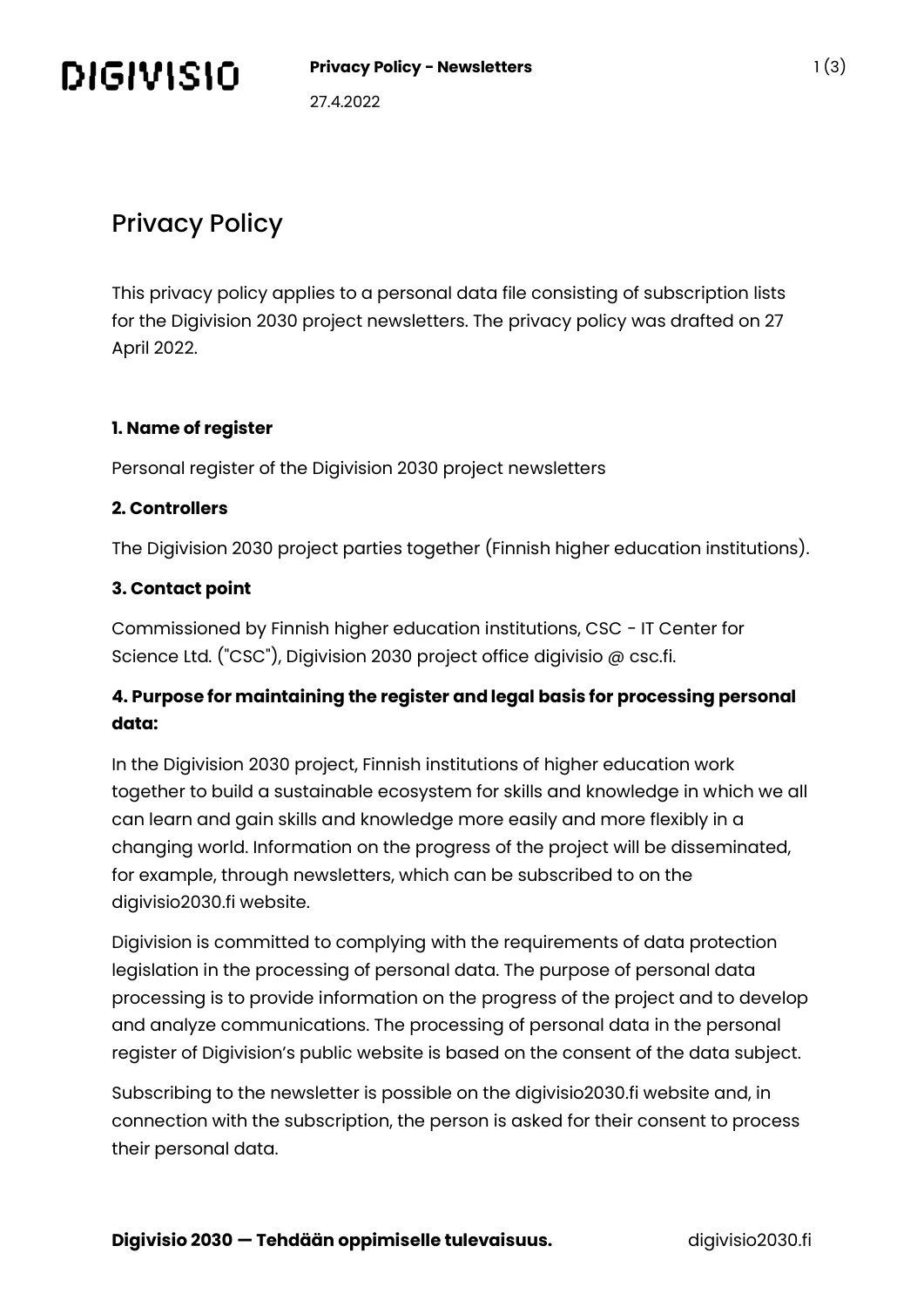

27.4.2022

#### **5. Data content of the register**:

The following data is stored in the personal register of Digivision newsletters with the consent of the person:

- First and last name of the person
- The email address of the person
- Organisation represented by the person (not mandatory)

#### **6. Personal data sources:**

We receive information from:

• the data subjects themselves

We are only allowed to collect and update personal data from public sources for the purposes described in this privacy statement.

# **7. Information systems used in the processing of personal data**

Information in the personal register of Digivision newsletters is processed in CSC's Postiviidakko newsletter service.

#### **8.** Regular disclosure of **data and transfer of data outside the EU or EEA**

Data is not regularly disclosed to other parties.

Data can also be transferred by the controller outside the EU or EEA. Data will not be transferred to the United States without the explicit consent of the data subjects.

# **10. Retention period of personal data**:

The duration of the Digivision 2030 project is ten years (2020-2030). The personal data register of the Digivisio 2030 project newsletters and the data contained therein are stored in the register for the duration of the project, after which the data will be deleted.

The following regulations have been taken into account in determining the retention period:

[EU General Data Protection Regulation \("GDPR", 2016/679\)](https://eur-lex.europa.eu/legal-content/FI/TXT/?uri=CELEX:32016R0679)

[Data Protection Act \(1050/2018\)](https://www.finlex.fi/en/laki/kaannokset/2018/20181050)